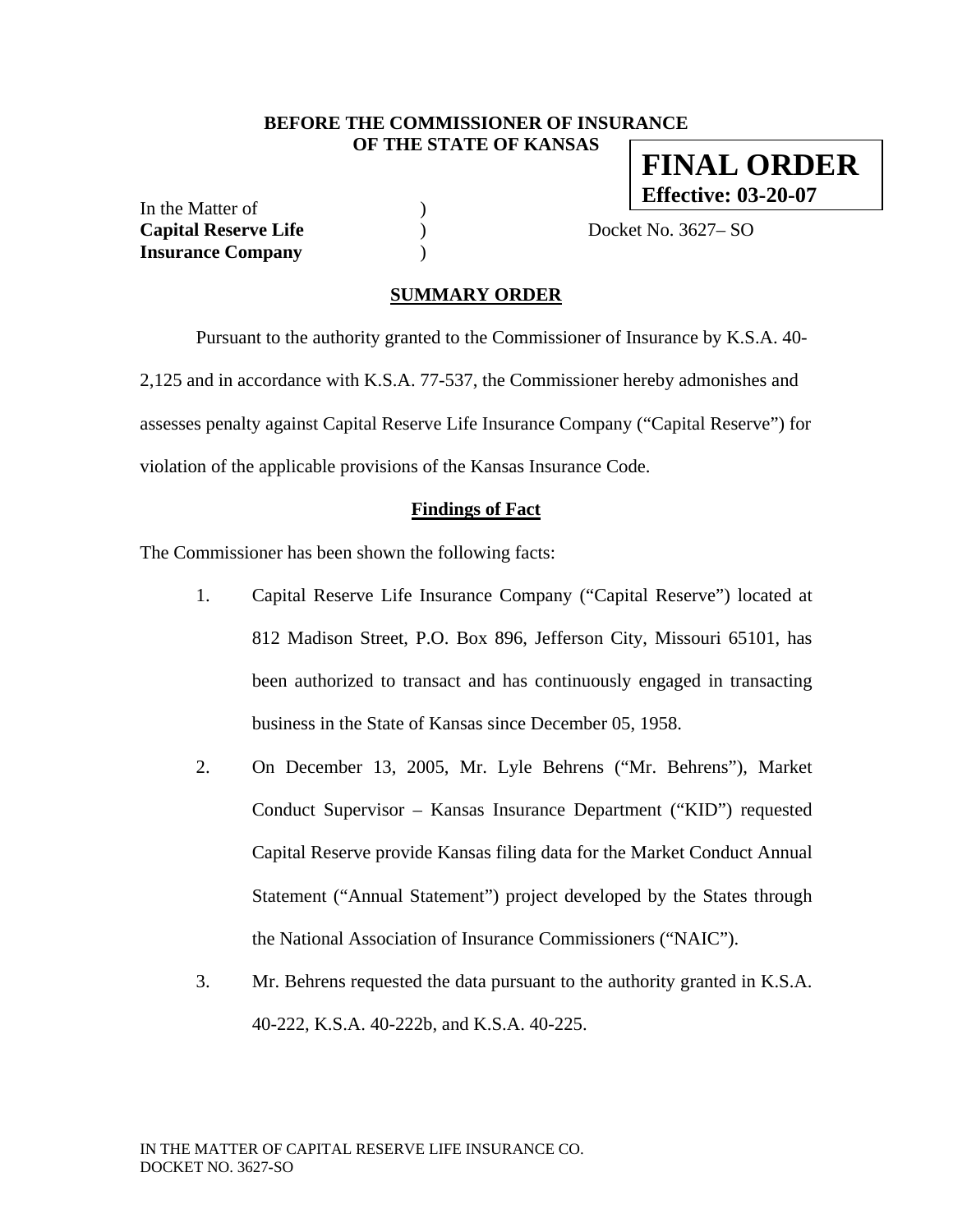- 4. Mr. Behrens letter requested the data be provided by June 30, 2006. The letter also requested Capital Reserve provide a contact person.
- 5. Capital Reserve did not respond to Mr. Behrens' request for information.
- 6. On August 1, 2006, Ms. Rinehart sent an e-mail to Capital Reserve stating she had not yet received the requested Kansas filing data.
- 7. Ms. Rinehart did not receive a response from Capital Reserve regarding the August 1, 2006 e-mail.
- 8. On August 16, 2006, Ms. Rinehart sent a letter to Capital Reserve's President indicating she had not received the State of Kansas data filing.
- 9. To date, Capital Reserve has not responded to any request for the State of Kansas filing data.

## **Applicable Law**

K.S.A. 40-222 provides, in pertinent part:

- (a) Whenever the commissioner of insurance deems it necessary but at least once every five years, the commissioner may make, or direct to be made, an examination of the affairs and financial condition of any insurance company…doing business in this state.
- (d) The commissioner may also examine or investigate any person, or the business of any person, in so far as such examination or investigation is, in the sole discretion of the commissioner, necessary or material to the examination of the company, but such examination or investigation shall not infringe upon or extend to any communications or information accorded privileged or confidential status under any other laws of this state.
- (g) The refusal of any company, by its officers, directors, employees or agents, to submit to examination or to comply with any reasonable written request of the examiners shall be grounds for suspension or refusal of, or nonrenewal of any license or authority held by the company to engage in an insurance or other business subject to the commissioner's jurisdiction.

K.S.A. 40-225 provides, in pertinent part: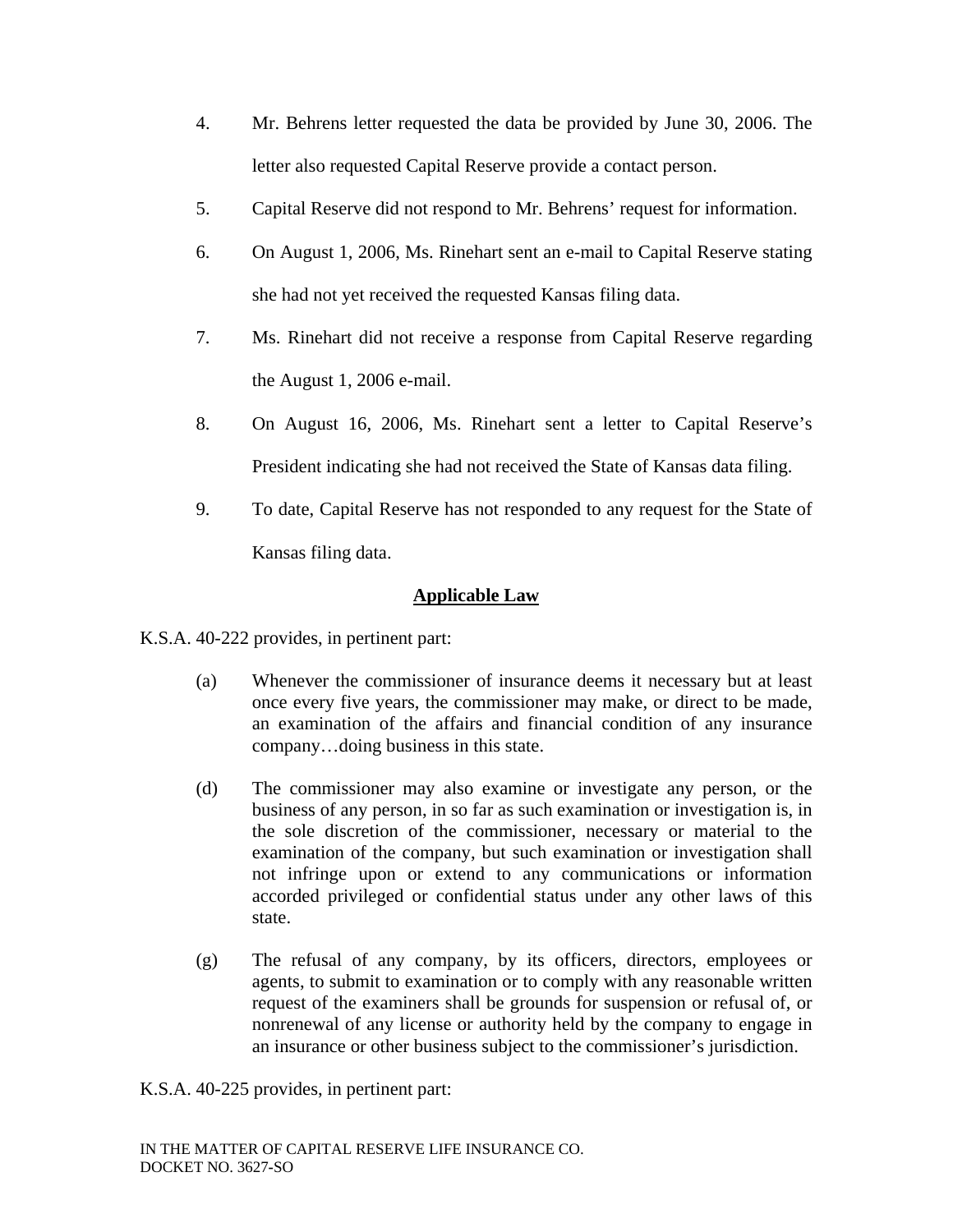Every insurance company or fraternal benefit society doing business in this state shall, if the statement of condition required below is compatible, participate in the insurance regulatory information system administered by the national association of insurance commissioners and shall annually, on January 1 or within 60 days thereafter, file with the commissioner of insurance a statement of its condition as of the preceding December 31…Such statement shall be made upon the form and be prepared in accordance with the instructions and accounting practices and procedures prescribed and adopted from time to time by the national association of insurance commissioners with such additions or amendments thereto as shall seem to the commissioner of insurance best adapted to elicit from such companies as a true exhibit of their condition.

…The commissioner may also at any time address any proper inquiries to any such insurance company or fraternal benefit society or its officers in relation to its condition or any other matter connected with its transactions. Each company, society or officer addressed shall promptly and truthfully reply in writing to all such inquiries, and such replies shall be verified if the commissioner of insurance requires.

K.S.A. 40-2,125 provides, in pertinent part:

- (a) If the commissioner determines after notice and opportunity for a hearing that any person has engaged or is engaging in any act or practice constituting a violation of any provision of Kansas insurance statutes or any rule and regulation or order thereunder, the commissioner may in the exercise of discretion, order any one or more of the following:
- (b) If any person fails to file any report or other information with the commissioner as required by statute or fails to respond to any proper inquiry of the commissioner, the commissioner, after notice and opportunity for hearing, may impose a penalty of up to \$500 for each violation or act, along with an additional penalty for each week thereafter that such report or other information is not provided to the commissioner.
- K.S.A. 40-2405 provides, in pertinent part:

The commissioner shall have power to examine and investigate into the affairs of every person engaged in the business of insurance in this state in order to determine whether such person has been or is engaged in any unfair method of competition or in any unfair or deceptive or practice prohibited by K.S.A. 40- 2403.

### **Conclusions of Law**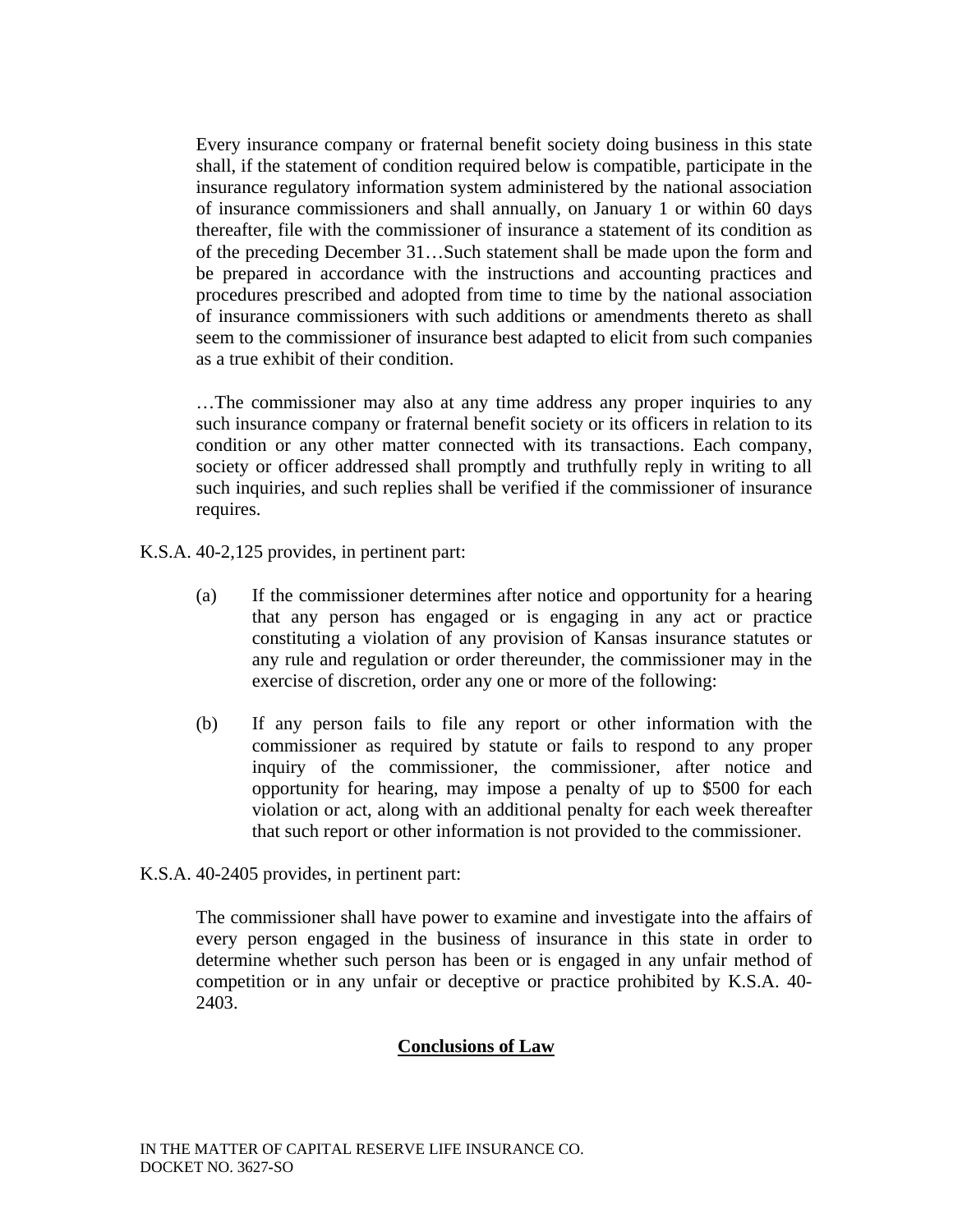The Commissioner has jurisdiction over Capital Reserve and the subject matter of this proceeding and based on Paragraphs #1 through #9 and the Applicable Law enumerated above:

#### **IT IS THEREFORE ORDERED BY THE COMMISSIONER OF INSURANCE:**

- 1. On December 13, 2005, Mr. Behrens requested Kansas filing data from Capital Reserve for the Market Conduct Annual Statement ("Annual Statement") project developed by the States through the National Association of Insurance Commissioners ("NAIC") pursuant to K.S.A. 40-222, K.S.A. 40-222b, and K.S.A. 40-225.
- 2. The deadline for the data requested was June 30, 2006. Capital Reserve did not respond to Mr. Behrens' request for Kansas filing data.
- 3. Capital Reserve's failure to respond to Mr. Behrens' December 13, 2005 request constitutes a violation of K.S.A. 40-2,125.
- 4. On August 1, 2006, Ms. Rinehart contacted Capital Reserve via email indicating KID had not received the Kansas filing data and requesting the same. Capital Reserve did not respond to Ms. Rinehart's request for Kansas filing data.
- 5. Capital Reserve's failure to respond to Ms. Rinehart's August 1, 2006 request constitutes a violation of K.S.A. 40-2,125.
- 6. On August 16, 2006, Ms. Rinehart contacted Capital Reserve via letter indicating KID had not received the requested Kansas filing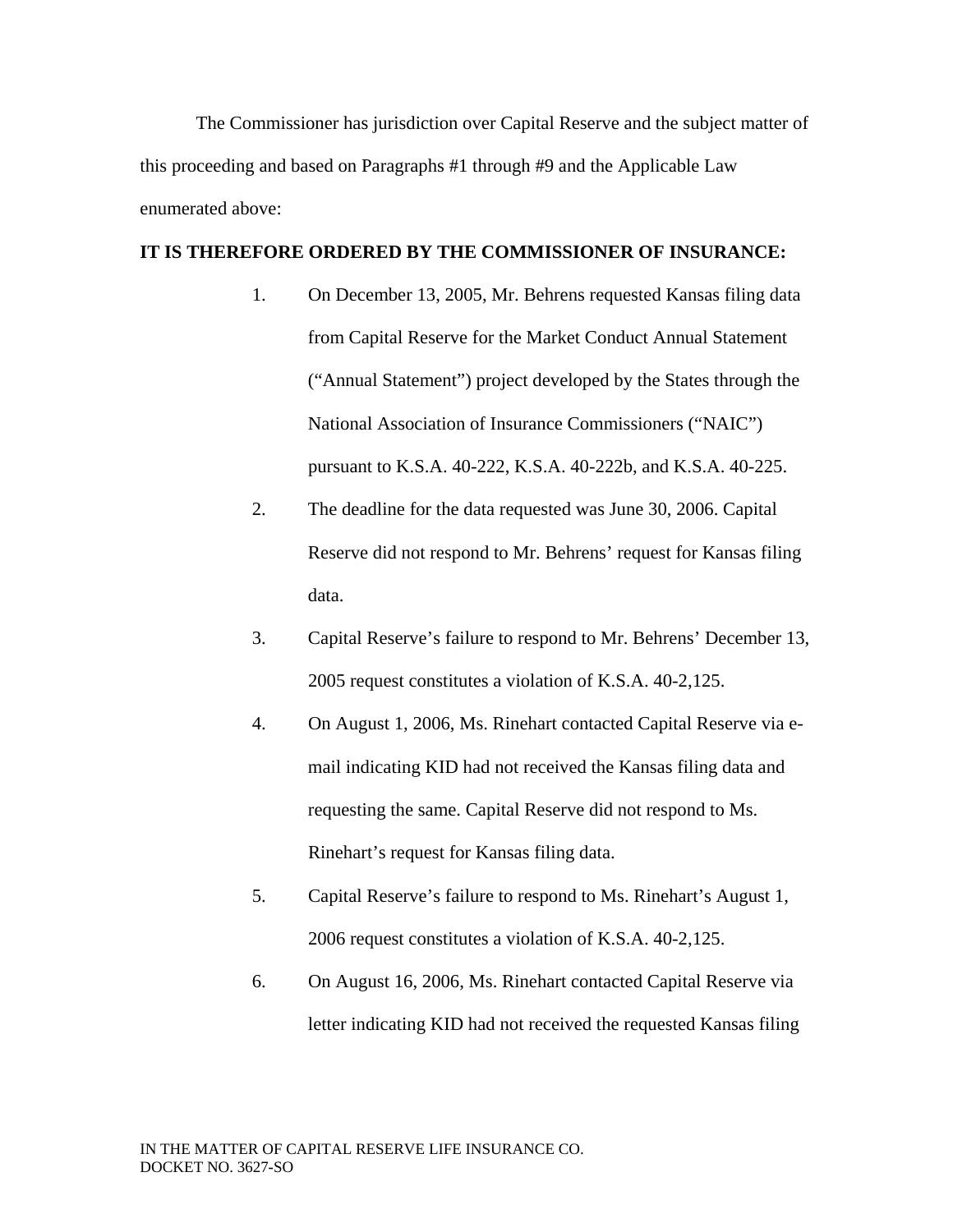data. Capital Reserve did not respond to Ms. Rinehart's request for Kansas filing data.

- 7. Capital Reserve's failure to respond to Ms. Rinehart's August 16, 2006 request constitutes a violation of K.S.A. 40-2,125.
- 8. Pursuant to K.S.A. 40-2,125(b), Capital Reserve is hereby ordered to pay a monetary penalty, due and payable to the Kansas Insurance Commissioner on or before the  $14<sup>th</sup>$  day from the date of this Order in the amount of TWO THOUSAND FIVE HUNDRED DOLLARS AND 00/100 (\$2500.00) for its above-stated violations of K.S.A. 40-2,125.

### **NOTICE OF RIGHTS**

Capital Reserve Life Insurance Company ("Capital Reserve") is entitled to a hearing pursuant to K.S.A. 77-537, the Kansas Administrative Procedures Act. If Capital Reserve desires a hearing, the company must file a written request for a hearing with:

 John W. Campbell, General Counsel Kansas Insurance Department 420 S.W.  $9<sup>th</sup>$  Street Topeka, Kansas 66612

This request must be filed within fifteen (15) days from the date of service of this Order. If Capital Reserve requests a hearing, the Kansas Insurance Department will notify the company of the time and place of the hearing and information on the procedures, right of representation, and other rights of parties relating to the conduct of the hearing, before commencement of the same.

If a hearing is not requested in the time and manner stated above, this Summary Order shall become effective as a Final Order upon the expiration of time for requesting a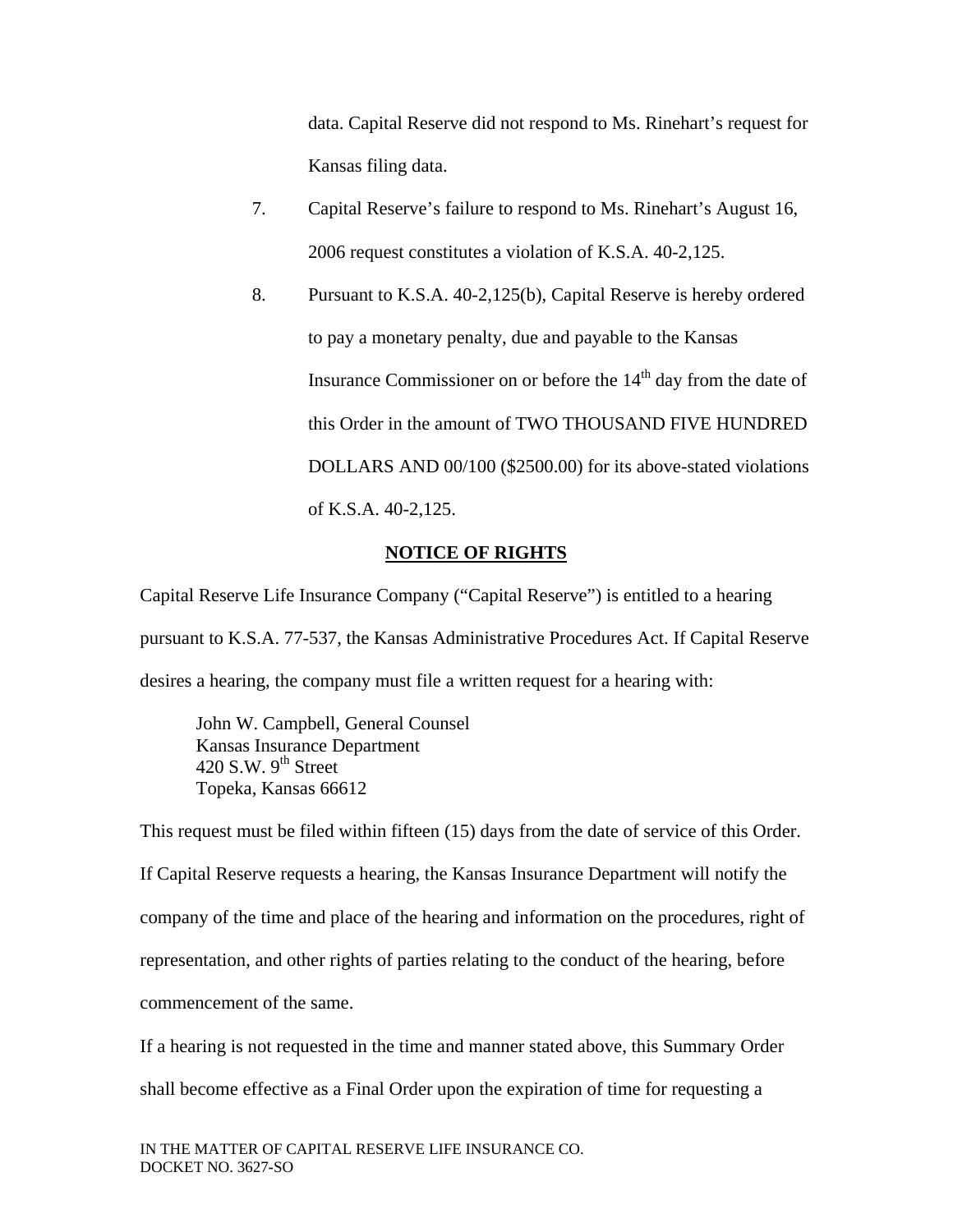hearing, pursuant to K.S.A. 77-613. In the event Capital Reserve files a petition for

judicial review, pursuant to K.S.A. 7-613(e), the agency officer to be served on behalf of

the Kansas Insurance Department is:

John W. Campbell, General Counsel Kansas Insurance Department 420 S.W. 9<sup>th</sup> Street Topeka, Kansas 66612

### **IT IS SO ORDERED THIS \_\_1st\_\_ DAY OF MARCH, 2007, IN THE CITY OF TOPEKA, COUNTY OF SHAWNEE, STATE OF KANSAS.**



**\_**/s/ Sandy Praeger**\_\_\_\_\_\_\_\_\_\_\_\_\_\_\_**  Sandy Praeger Commissioner of Insurance

 $\angle$ s/ John W. Campbell $\angle$  John W. Campbell General Counsel